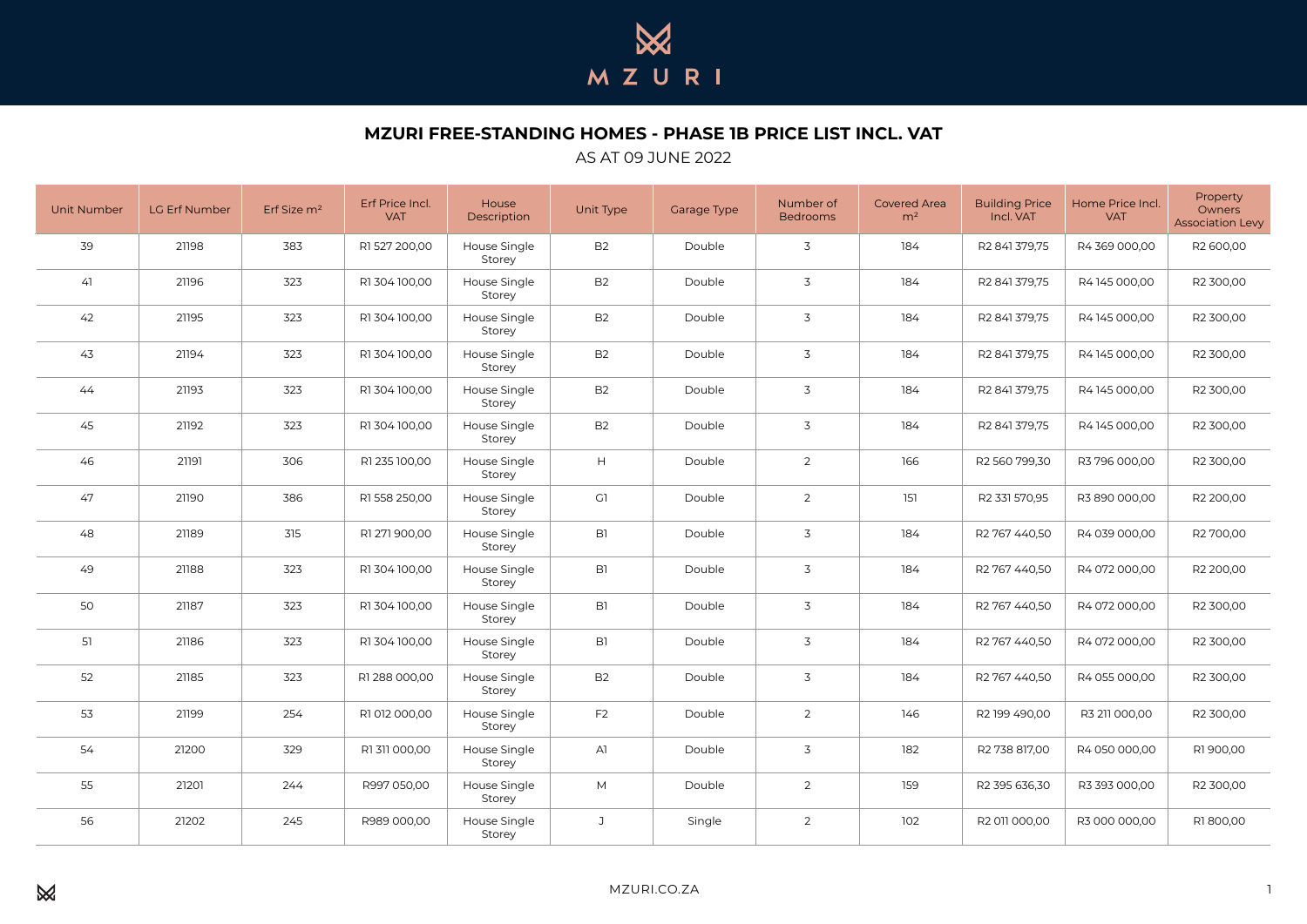

**MZURI FREE-STANDING HOMES - PHASE 1B PRICE LIST INCL. VAT**

## AS AT 09 JUNE 2022

| <b>Unit Number</b> | LG Erf Number | Erf Size m <sup>2</sup> | Erf Price Incl.<br><b>VAT</b> | House<br>Description   | Unit Type      | Garage Type | Number of<br><b>Bedrooms</b> | <b>Covered Area</b><br>m <sup>2</sup> | <b>Building Price</b><br>Incl. VAT | Home Price Incl.<br><b>VAT</b> | Property<br>Owners<br><b>Association Levy</b> |
|--------------------|---------------|-------------------------|-------------------------------|------------------------|----------------|-------------|------------------------------|---------------------------------------|------------------------------------|--------------------------------|-----------------------------------------------|
| 57                 | 21218         | 254                     | R1 012 000,00                 | House Single<br>Storey | G2             | Double      | $\overline{2}$               | 151                                   | R2 270 898,10                      | R3 283 000,00                  | R1800,00                                      |
| 58                 | 21219         | 276                     | R1100 550,00                  | House Single<br>Storey | G1             | Double      | $\overline{2}$               | 151                                   | R2 270 898,10                      | R3 371 000,00                  | R1900,00                                      |
| 59                 | 21213         | 318                     | R1 283 400,00                 | House Single<br>Storey | B <sub>2</sub> | Double      | 3                            | 184                                   | R2 767 440,50                      | R4 051 000,00                  | R2 000,00                                     |
| 60                 | 21214         | 323                     | R1 304 100,00                 | House Single<br>Storey | B <sub>2</sub> | Double      | 3                            | 184                                   | R2 767 440,50                      | R4 072 000,00                  | R2 300,00                                     |
| 61                 | 21215         | 323                     | R1304100,00                   | House Single<br>Storey | B <sub>2</sub> | Double      | 3                            | 184                                   | R2 767 440,50                      | R4 072 000,00                  | R2 300,00                                     |
| 62                 | 21216         | 323                     | R1304100,00                   | House Single<br>Storey | <b>B2</b>      | Double      | 3                            | 184                                   | R2 767 440,50                      | R4 072 000,00                  | R2 300,00                                     |
| 63                 | 21217         | 318                     | R1 283 400,00                 | House Single<br>Storey | B <sub>2</sub> | Double      | 3                            | 184                                   | R2 767 440,50                      | R4 051 000,00                  | R2 300,00                                     |
| 64                 | 21208         | 318                     | R1 267 300,00                 | House Single<br>Storey | AI             | Double      | 3                            | 182                                   | R2 738 817,00                      | R4 006 000,00                  | R2 300,00                                     |
| 65                 | 21209         | 323                     | R1 288 000,00                 | House Single<br>Storey | AI             | Double      | 3                            | 182                                   | R2 738 817,00                      | R4 027 000,00                  | R2 300,00                                     |
| 66                 | 21210         | 323                     | R1 288 000,00                 | House Single<br>Storey | AI             | Double      | 3                            | 182                                   | R2 738 817,00                      | R4 027 000,00                  | R2 300,00                                     |
| 67                 | 21211         | 323                     | R1 288 000,00                 | House Single<br>Storey | AI             | Double      | 3                            | 182                                   | R2 738 817,00                      | R4 027 000,00                  | R2 300,00                                     |
| 68                 | 21212         | 323                     | R1 304 100,00                 | House Single<br>Storey | AI             | Double      | 3                            | 182                                   | R2 738 817,00                      | R4 043 000.00                  | R2 300.00                                     |
| 69                 | 21235         | 329                     | R1 328 250,00                 | House Single<br>Storey | F1             | Double      | $\overline{2}$               | 146                                   | R2 196 477,00                      | R3 525 000,00                  | R2 300,00                                     |
| 70                 | 21234         | 234                     | R944 150,00                   | House Single<br>Storey | F1             | Double      | $\overline{2}$               | 146                                   | R2 196 477,00                      | R3 141 000,00                  | R2 300,00                                     |
| 71                 | 21233         | 234                     | R944150,00                    | House Single<br>Storey | F1             | Double      | $\overline{2}$               | 146                                   | R2 196 477,00                      | R3141000,00                    | R1800,00                                      |
| 72                 | 21232         | 234                     | R944150,00                    | House Single<br>Storey | F1             | Double      | $\overline{2}$               | 146                                   | R2 196 477,00                      | R3141000,00                    | R1800,00                                      |
| 73                 | 21231         | 266                     | R1 074 100,00                 | House Single<br>Storey | F1             | Double      | $\overline{2}$               | 146                                   | R2 196 477,00                      | R3 271 000,00                  | R1800,00                                      |